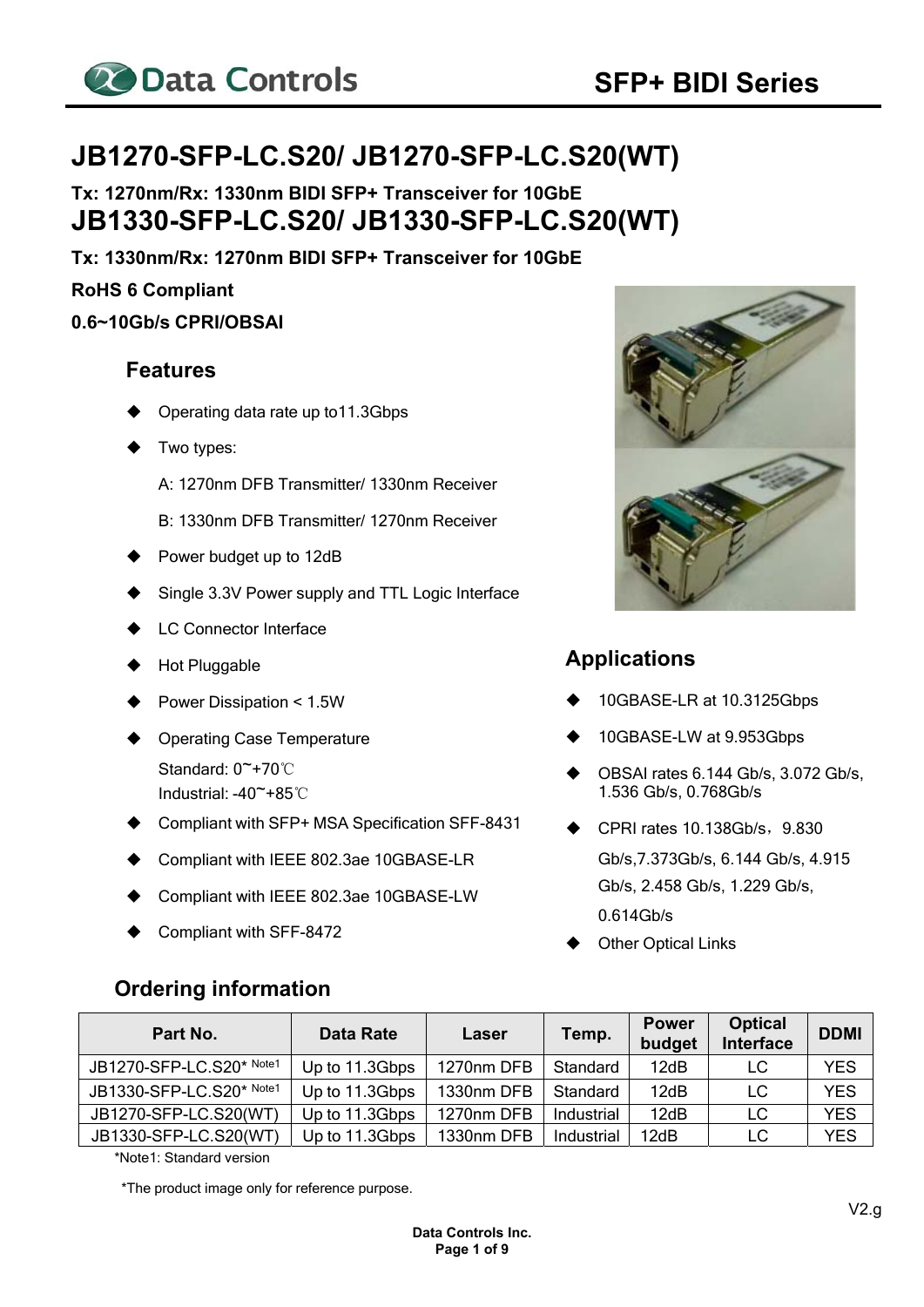| <b>Product Certificate</b> | <b>Certificate Number</b> | <b>Applicable Standard</b>    |
|----------------------------|---------------------------|-------------------------------|
|                            |                           | EN 60950-1:2006+A11+A1+A12+A2 |
| <b>TUV</b>                 | R50135086                 | EN 60825-1:2014               |
|                            |                           | EN 60825-2:2004+A1+A2         |
|                            |                           | UL 60950-1                    |
| UL                         | E317337                   | CSA C22.2 No. 60950-1-07      |
| <b>EMC CE</b>              | AE 50285865 0001          | EN 55022:2010                 |
|                            |                           | EN 55024:2010                 |
| <b>FCC</b>                 | WTF14F0514417E            | 47 CFR PART 15 OCT., 2013     |
| <b>FDA</b>                 |                           | CDRH 1040.10                  |
| <b>ROHS</b>                |                           | 2011/65/EU                    |

# **Regulatory Compliance\*Note2**

Note2: The above certificate number updated to June 2014, because some certificate will be updated every year, such as FCC, FDA and ROHS. For the latest certification information, please check with Data Controls Inc..

#### **Product Description**

The JB1xx0-SFP-LC.S20 series single mode transceiver is small form factor pluggable module for duplex optical data communications such as 10GBASE-LR/LW defined by IEEE 802.3ae. It is with the SFP+ 20-pin connector to allow hot plug capability.

The JB1270-SFP-LC.S20 module is designed for single mode fiber and operates at a nominal wavelength of 1270nm; JB1330-SFP-LC.S20 module is designed for single mode fiber and operates at a nominal wavelength of 1330nm. The transmitter section uses a multiple quantum well DFB, which is class 1 laser compliant according to International Safety Standard IEC-60825.

The receiver section uses an integrated InGaAs detector preamplifier (IDP) mounted in an optical header and a limiting post-amplifier IC.

## **Absolute Maximum Ratings\* Note3**

| <b>Parameter</b>      | <b>Symbol</b> | Min.   | Max. | Unit   |
|-----------------------|---------------|--------|------|--------|
| Storage Temperature   |               | -40    | +85  | $\sim$ |
| <b>Supply Voltage</b> | ∨сс           | $-0.5$ | 3.6  |        |

\*Note3: Exceeding any one of these values may destroy the device permanently.

#### **Recommended Operating Conditions**

| <b>Parameter</b>                  | <b>Symbol</b>             | Min.  | <b>Typical</b> | Max.  | Unit        |
|-----------------------------------|---------------------------|-------|----------------|-------|-------------|
|                                   |                           |       |                | $+70$ | $^{\circ}C$ |
| <b>Operating Case Temperature</b> | $\mathsf{T}_{\mathsf{c}}$ | $-40$ |                | 85    |             |
| Power Supply Voltage              | $\mathsf{V_{CC}}$         | 3.15  | 3.3            | 3.45  |             |
| Power Supply Current              | Icc.                      |       |                | 430   | mA          |
| <b>Surge Current</b>              | <b>I</b> Surge            |       |                | $+30$ | mA          |
| <b>Baud Rate</b>                  |                           | 0.6   | 10.3125        | 11.3  | GBaud       |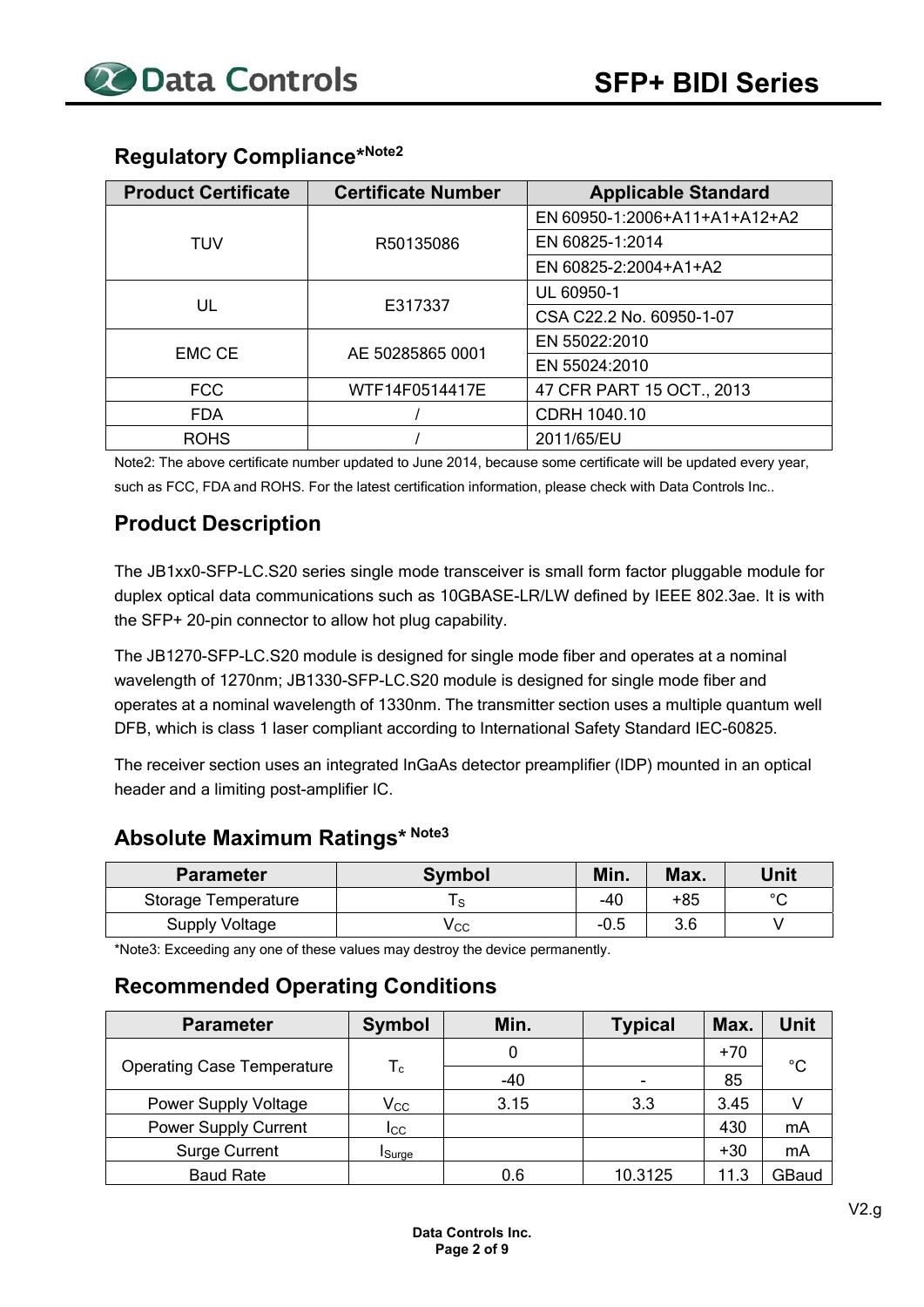## **Performance Specifications - Electrical**

| <b>Parameter</b>                   | <b>Symbol</b> | Min.               | Typ. | <b>Max</b> | <b>Unit</b> | <b>Notes</b>                          |
|------------------------------------|---------------|--------------------|------|------------|-------------|---------------------------------------|
|                                    |               | <b>Transmitter</b> |      |            |             |                                       |
| <b>CML Inputs(Differential)</b>    | Vin           | 150                |      | 1200       | mVpp        | AC coupled inputs                     |
| Input Impedance (Differential)     | Zin           | 85                 | 100  | 115        | ohms        | $Rin > 100$ kohms<br>@ DC             |
| Tx_DISABLE Input Voltage -<br>High |               | $\overline{2}$     |      | $Vcc+0.3$  | $\vee$      |                                       |
| Tx_DISABLE Input Voltage -<br>Low  |               | $\mathbf 0$        |      | 0.8        | V           |                                       |
| Tx_FAULT Output Voltage -<br>High  |               | $\overline{2}$     |      | $Vcc+0.3$  | $\vee$      | $Io = 400 \mu A$ ; Host<br><b>Vcc</b> |
| Tx FAULT Output Voltage -<br>Low   |               | 0                  |      | 0.5        | V           | $IO = -4.0mA$                         |
|                                    |               | <b>Receiver</b>    |      |            |             |                                       |
| <b>CML Outputs (Differential)</b>  | Vout          | 350                |      | 700        | mVpp        | AC coupled<br>outputs                 |
| Output Impedance<br>(Differential) | Zout          | 85                 | 100  | 115        | ohms        |                                       |
| Rx LOS Output Voltage - High       |               | $\overline{2}$     |      | $Vcc+0.3$  | $\vee$      | $Io = 400 \mu A$ ; Host<br><b>Vcc</b> |
| Rx_LOS Output Voltage - Low        |               | $\mathbf 0$        |      | 0.8        | $\vee$      | $lo = -4.0mA$                         |
| MOD_DEF (2:0)                      | VoH           | 2.5                |      |            | V           | <b>With Serial ID</b>                 |
|                                    | VoL           | $\mathbf 0$        |      | 0.5        | $\vee$      |                                       |

# **Optical and Electrical Characteristics**

#### **(JB1270-SFP-LC.S20, 1270nm DFB & PIN/TIA)**

| <b>Parameter</b>                 | <b>Symbol</b>      | Min. | <b>Typical</b> | Max.   | Unit  |  |  |
|----------------------------------|--------------------|------|----------------|--------|-------|--|--|
| Power budget                     |                    | 12   |                |        | dB    |  |  |
| Data Rate                        |                    | 0.6  | 10.3125        | 11.3   | Gbps  |  |  |
|                                  | <b>Transmitter</b> |      |                |        |       |  |  |
| <b>Center Wavelength</b>         | $\lambda_{\rm C}$  | 1260 | 1270           | 1280   | nm    |  |  |
| Spectral Width (-20dB)           | Δλ                 |      |                |        | nm    |  |  |
| Side Mode Suppression Ratio      | <b>SMSR</b>        | 30   |                |        | dB    |  |  |
| Average Output Power*note4       | $P_{out, AVG}$     | $-2$ |                | 3      | dBm   |  |  |
| <b>Extinction Ratio</b>          | ER                 | 3.5  |                |        | dB    |  |  |
| Average Power of OFF Transmitter |                    |      |                | $-30$  | dBm   |  |  |
| <b>Relative Intensity Noise</b>  | <b>RIN</b>         |      |                | $-128$ | dB/Hz |  |  |
| <b>TX Disable Assert Time</b>    | t off              |      |                | 10     | us    |  |  |
| <b>Receiver</b>                  |                    |      |                |        |       |  |  |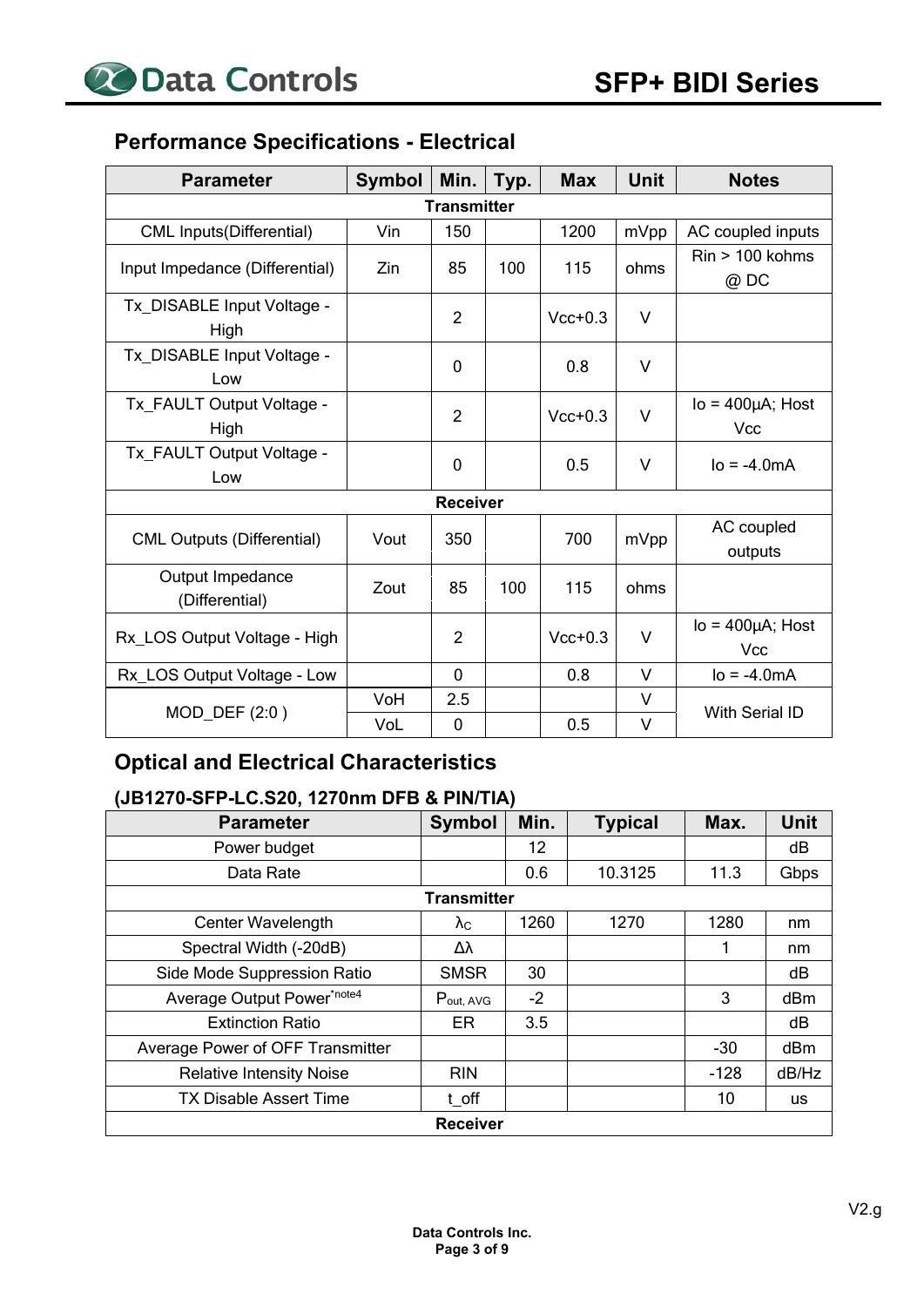

| Center Wavelength             | Λc                          | 1320  | 1340 | nm  |
|-------------------------------|-----------------------------|-------|------|-----|
| Sensitivity <sup>*note5</sup> | $P_{IN}$                    |       | -14  | dBm |
| <b>Receiver Overload</b>      | $P_{MAX}$                   | 0.5   |      | dBm |
| <b>LOS De-Assert</b>          | LOS <sub>D</sub>            |       | -18  | dBm |
| LOS Assert                    | $\mathsf{LOS}_{\mathsf{A}}$ | $-30$ |      | dBm |

#### **(JB1330-SFP-LC.S20, 1330nm DFB & PIN/TIA)**

| <b>Parameter</b>                 | <b>Symbol</b>         | Min.  | <b>Typical</b> | Max.   | <b>Unit</b> |  |  |
|----------------------------------|-----------------------|-------|----------------|--------|-------------|--|--|
| Power budget                     |                       | 12    |                |        | dB          |  |  |
| Data Rate                        |                       | 0.6   | 10.3125        | 11.3   | Gbps        |  |  |
| <b>Transmitter</b>               |                       |       |                |        |             |  |  |
| Center Wavelength                | $\lambda_{\rm C}$     | 1320  | 1330           | 1340   | nm          |  |  |
| Spectral Width (-20dB)           | Δλ                    |       |                | 1      | nm          |  |  |
| Side Mode Suppression Ratio      | <b>SMSR</b>           | 30    |                |        | dB          |  |  |
| Average Output Power*note4       | $P_{\text{out, AVG}}$ | $-2$  |                | 3      | dBm         |  |  |
| <b>Extinction Ratio</b>          | ER                    | 3.5   |                |        | dB          |  |  |
| Average Power of OFF Transmitter |                       |       |                | $-30$  | dBm         |  |  |
| <b>Relative Intensity Noise</b>  | <b>RIN</b>            |       |                | $-128$ | dB/Hz       |  |  |
| <b>TX Disable Assert Time</b>    | t off                 |       |                | 10     | <b>us</b>   |  |  |
|                                  | <b>Receiver</b>       |       |                |        |             |  |  |
| Center Wavelength                | $\lambda_{\rm C}$     | 1260  |                | 1280   | nm          |  |  |
| Sensitivity*note5                | <b>PIN</b>            |       |                | $-14$  | dBm         |  |  |
| <b>Receiver Overload</b>         | $P_{MAX}$             | 0.5   |                |        | dBm         |  |  |
| <b>LOS De-Assert</b>             | LOS <sub>D</sub>      |       |                | $-18$  | dBm         |  |  |
| <b>LOS Assert</b>                | <b>LOSA</b>           | $-30$ |                |        | dBm         |  |  |

\*Note4: Output is coupled into a 9/125um SMF.

\*Note5: Measured with worst ER, BER less than 1E-12 and PRBS 231-1 at 10.3125Gbps.

# **SFP+ Transceiver Electrical Pad Layout**

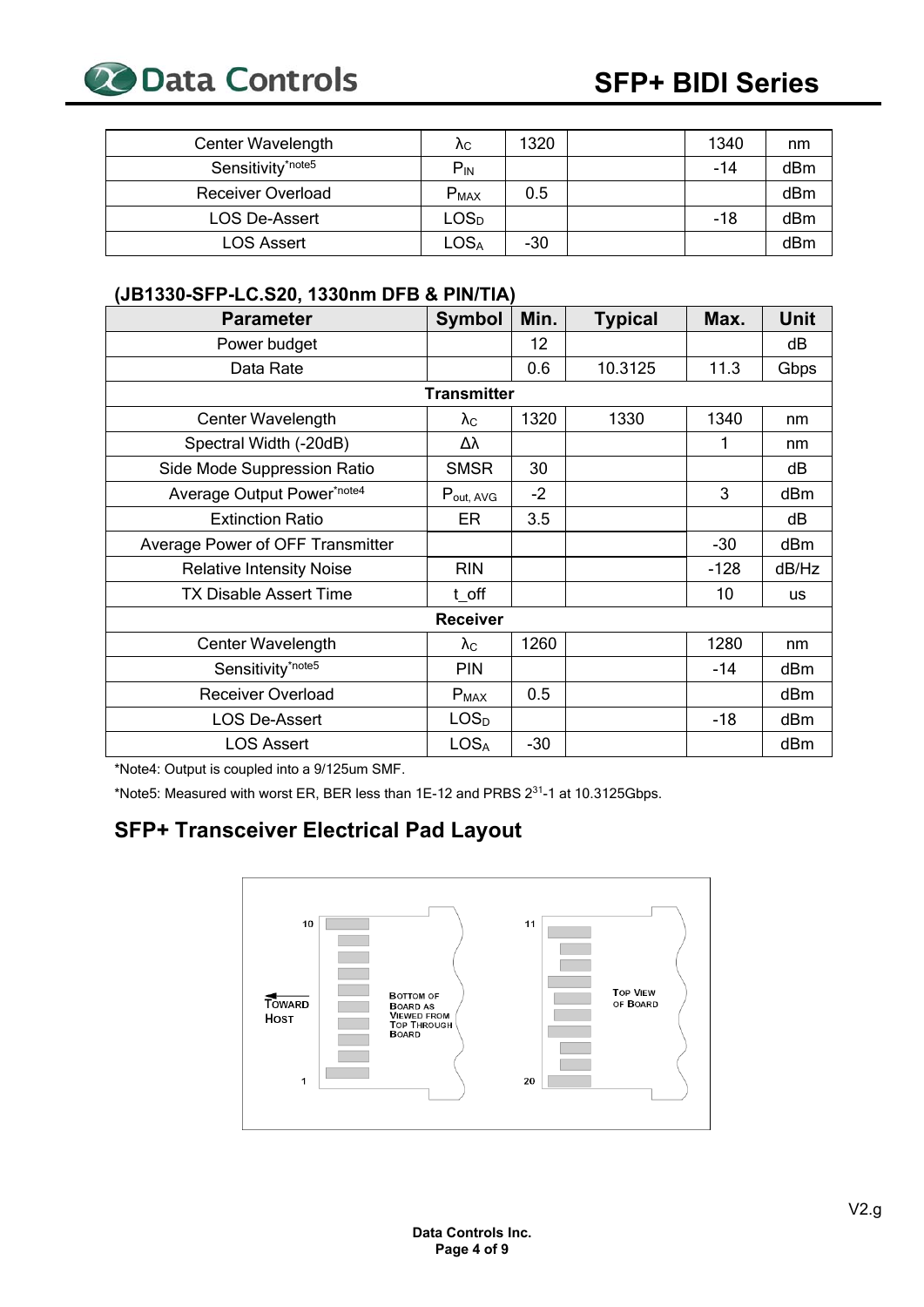

#### **Pin Function Definitions**



| Pin            | <b>Name</b>       | <b>FUNCTION</b>                        | Plug           | <b>Notes</b>                            |
|----------------|-------------------|----------------------------------------|----------------|-----------------------------------------|
| Num.           |                   |                                        | Seq.           |                                         |
| 1              | VeeT              | <b>Transmitter Ground</b>              | 1              | Note 5                                  |
| $\overline{2}$ | <b>TX Fault</b>   | <b>Transmitter Fault</b><br>Indication | 3              | Note 1                                  |
| 3              | <b>TX Disable</b> | <b>Transmitter Disable</b>             | 3              | Note 2, Module disables on high or open |
| $\overline{4}$ | <b>SDA</b>        | <b>Module Definition 2</b>             | 3              | 2-wire Serial Interface Data Line.      |
| 5              | <b>SCL</b>        | <b>Module Definition 1</b>             | 3              | 2-wire Serial Interface Clock.          |
| 6              | MOD_ABS           | Module Definition 0                    | 3              | Note 3                                  |
| $\overline{7}$ | RS <sub>0</sub>   | <b>RX Rate Select</b><br>(LVTTL).      | 3              | No Function Implement.                  |
| 8              | LOS               | Loss of Signal                         | 3              | Note 4                                  |
| 9              | RS1               | <b>TX Rate Select</b><br>(LVTTL).      | 1              | No Function Implement.                  |
| 10             | VeeR              | Receiver Ground                        | 1              | Note 5                                  |
| 11             | VeeR              | <b>Receiver Ground</b>                 | 1              | Note 5                                  |
| 12             | RD-               | Inv. Received Data<br>Out              | 3              | Note 6                                  |
| 13             | $RD+$             | <b>Received Data Out</b>               | 3              | Note 6                                  |
| 14             | VeeR              | <b>Receiver Ground</b>                 | 1              | Note 5                                  |
| 15             | <b>VccR</b>       | <b>Receiver Power</b>                  | $\overline{2}$ | $3.3V \pm 5%$ , Note 7                  |
| 16             | VccT              | <b>Transmitter Power</b>               | $\overline{2}$ | 3.3V ± 5%, Note 7                       |
| 17             | VeeT              | <b>Transmitter Ground</b>              | 1              | Note 5                                  |
| 18             | TD+               | Transmit Data In                       | 3              | Note 8                                  |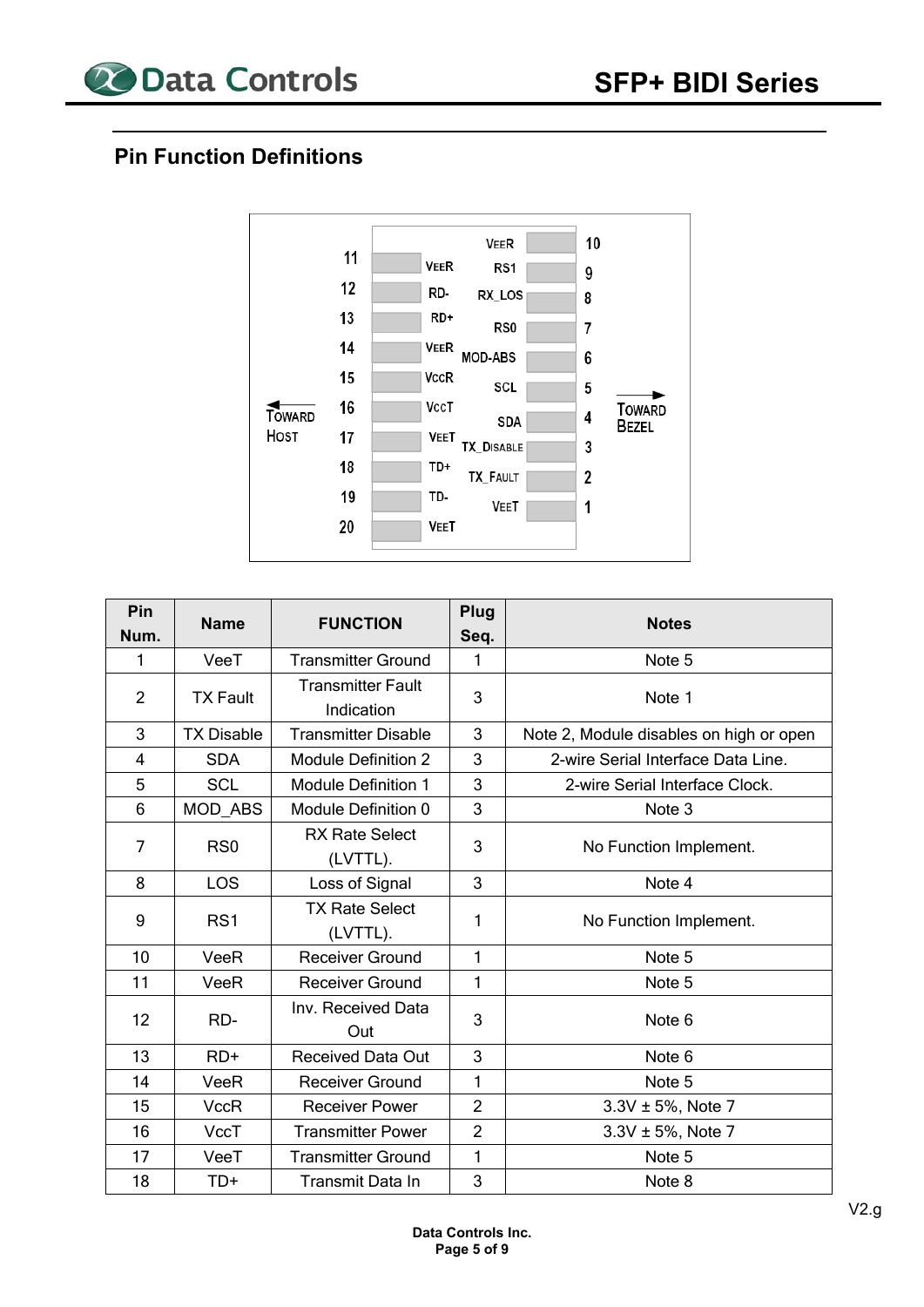

| 19       | . – ש | Transmit Data In<br>Inv. | ∼ | Note c |
|----------|-------|--------------------------|---|--------|
| ററ<br>∠∪ | VeeT  | ransmitter Ground        |   | Note 5 |

#### **Notes:**

1) TX Fault is an open collector/drain output, which should be pulled up with a 4.7K – 10KΩ resistor on the host board. Pull up voltage between 2.0V and VccT/R+0.3V. When high, output indicates a laser fault of some kind. Low indicates normal operation. In the low state, the output will be pulled to  $< 0.8V$ .

2) TX disable is an input that is used to shut down the transmitter optical output. It is pulled up within the module with a 4.7K - 10 KΩ resistor. Its states are:

Low (0 – 0.8V): Transmitter on (>0.8, < 2.0V): Undefined High (2.0 – 3.465V): Transmitter Disabled Open: Transmitter Disabled

3) Module Absent, connected to VeeT or VeeR in the module.

4) LOS (Loss of Signal) is an open collector/drain output, which should be pulled up with a 4.7K – 10KΩ resistor. Pull up voltage between 2.0V and VccT/R+0.3V. When high, this output indicates the received optical power is below the worst-case receiver sensitivity (as defined by the standard in use). Low indicates normal operation. In the low state, the output will be pulled to < 0.8V.

5) The module signal ground contacts, VeeR and VeeT, should be isolated from the module case.

6) RD-/+: These are the differential receiver outputs. They are AC coupled 100Ω differential lines which should be terminated with 100Ω (differential) at the user SERDES. The AC coupling is done inside the module and is thus not required on the host board. The voltage swing on these lines will be between 350 and 700 mV differential (175 –350 mV single ended) when properly terminated.

7) VccR and VccT are the receiver and transmitter power supplies. They are defined as 3.3V ±5% at the SFP+ connector pin. Maximum supply current is 430mA. Recommended host board power supply filtering is shown below. Inductors with DC resistance of less than 1 ohm should be used in order to maintain the required voltage at the SFP+ input pin with 3.3V supply voltage. When the recommended supply-filtering network is used, hot plugging of the SFP+ transceiver module will result in an inrush current of no more than 30mA greater than the steady state value. VccR and VccT may be internally connected within the SFP+ transceiver module.

8) TD-/+: These are the differential transmitter inputs. They are AC-coupled, differential lines with 100Ω differential termination inside the module. The AC coupling is done inside the module and is thus not required on the host board. The inputs will accept differential swings of 150 – 1200 mV (75 – 600mV single-ended).

#### **EEPROM**

The serial interface uses the 2-wire serial CMOS EEPROM protocol defined for the ATMEL AT24C02/04 family of components. When the serial protocol is activated, the host generates the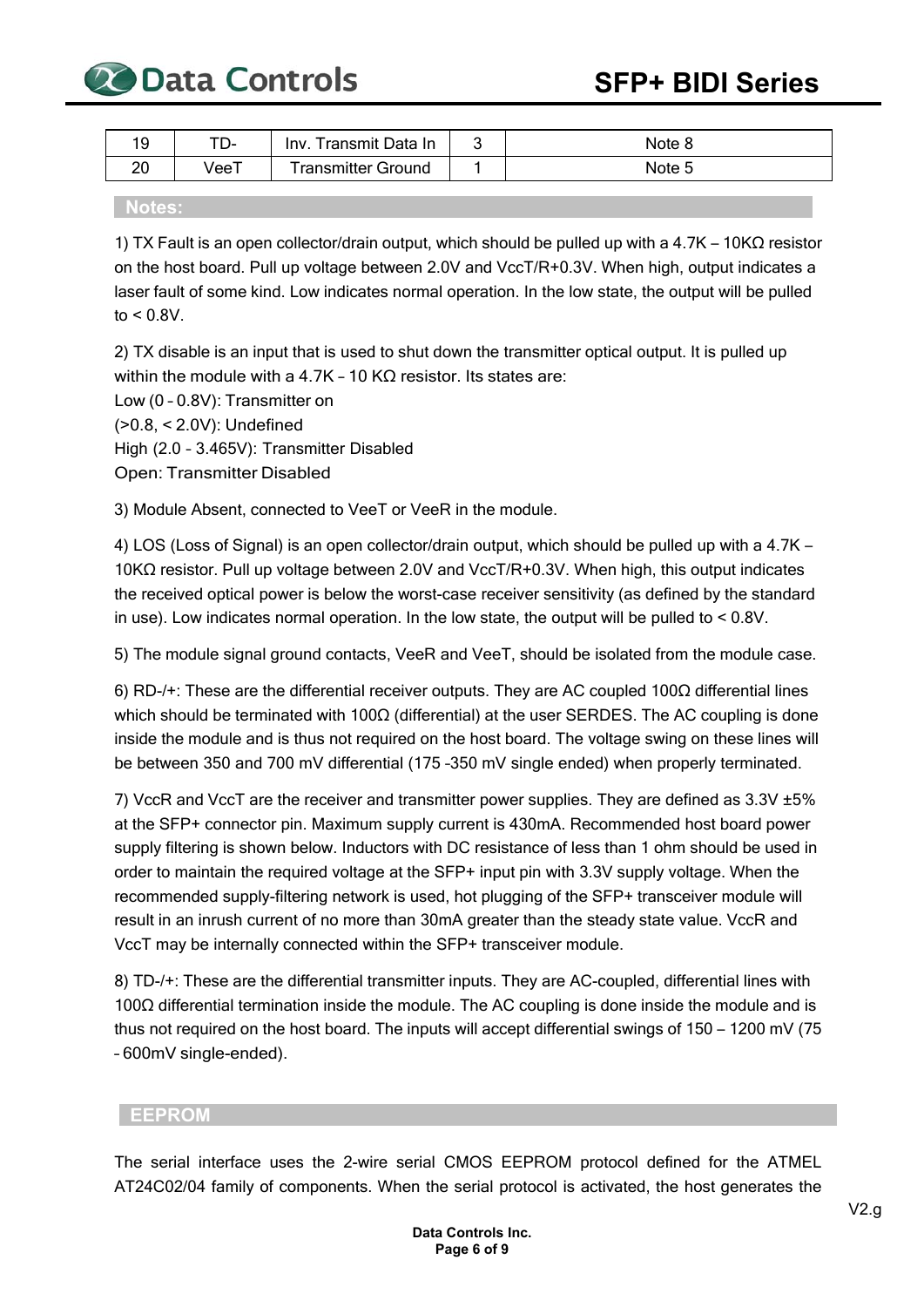serial clock signal (SCL). The positive edge clocks data into those segments of the EEPROM that are not writing protected within the SFP+ transceiver. The negative edge clocks data from the SFP+ transceiver. The serial data signal (SDA) is bi-directional for serial data transfer. The host uses SDA in conjunction with SCL to mark the start and end of serial protocol activation. The memories are organized as a series of 8-bit data words that can be addressed individually or sequentially.

The Module provides diagnostic information about the present operating conditions. The transceiver generates this diagnostic data by digitization of internal analog signals. Calibration and alarm/warning threshold data is written during device manufacture. Received power monitoring, transmitted power monitoring, bias current monitoring, supply voltage monitoring and temperature monitoring all are implemented. If the module is defined as external calibrated, the diagnostic data are raw A/D values and must be converted to real world units using calibration constants stored in EEPROM locations 56 – 95 at wire serial bus address A2h. The digital diagnostic memory map specific data field define as following .For detail EEPROM information, please refer to the related document of SFF 8472 Rev 10.2.



2 wire address 1010001X (A2h)

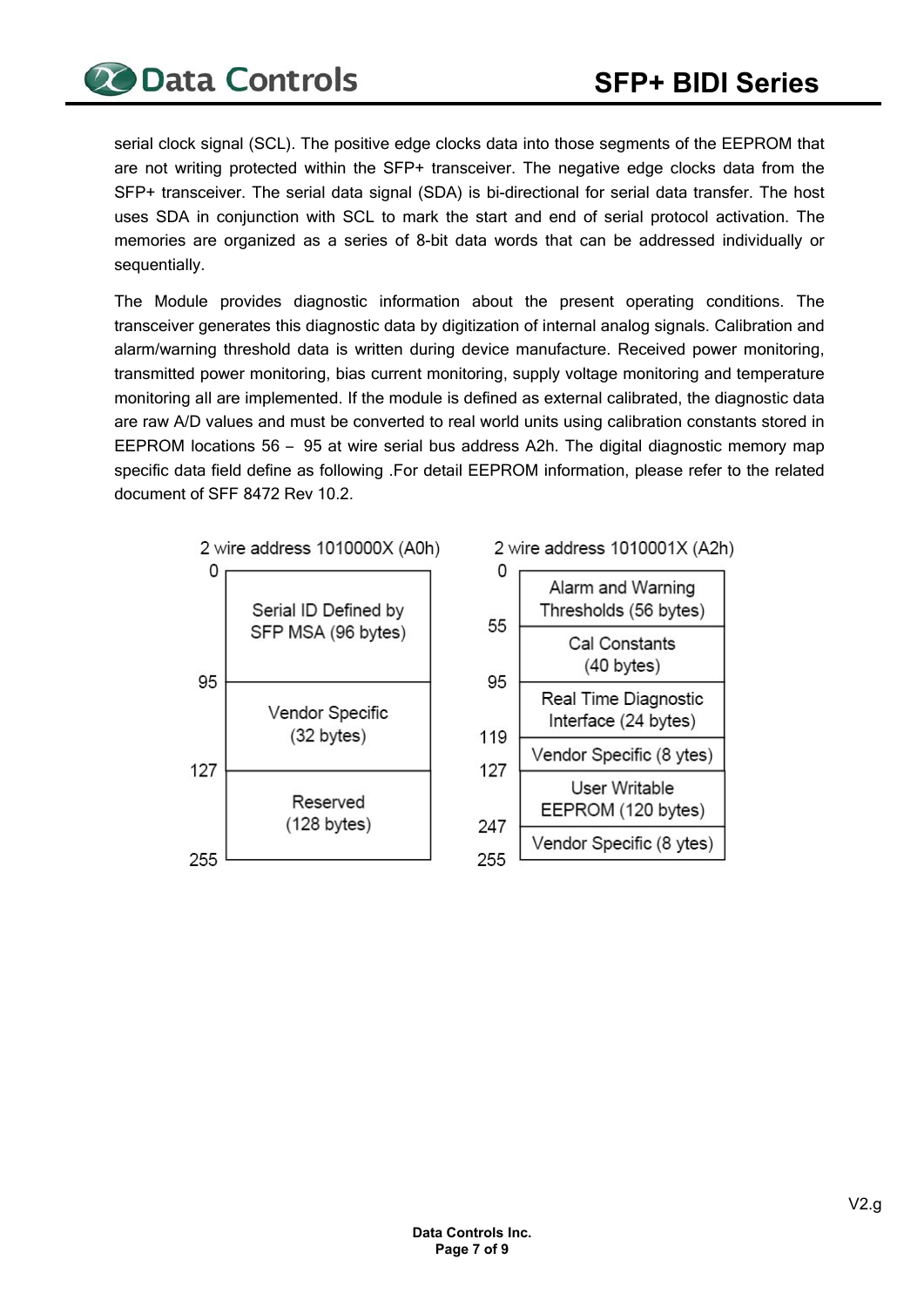

#### **Recommend Circuit Schematic**



## **Mechanical Specifications**



\*This 2D drawing only for reference, please check with Data Controls Inc. before ordering.